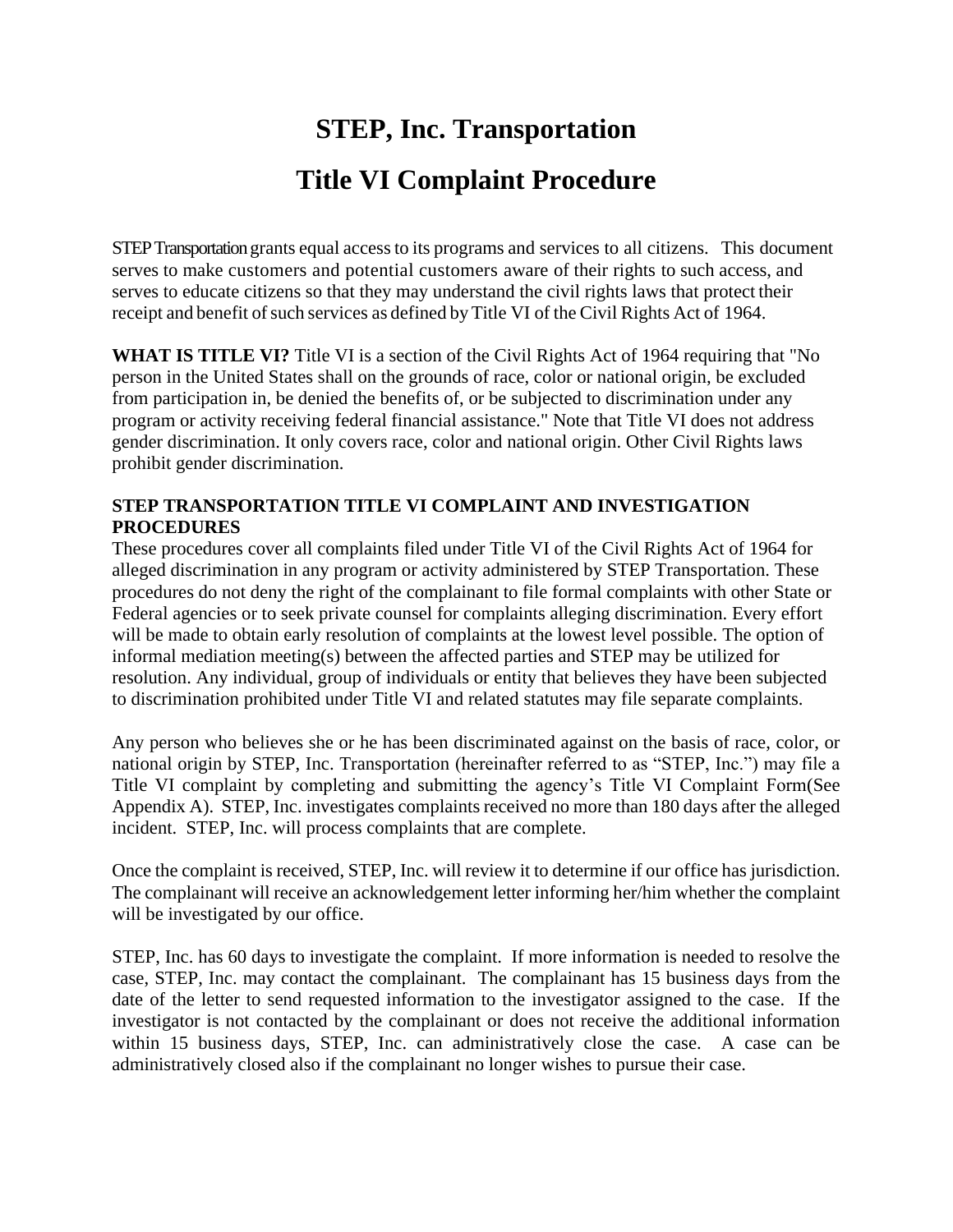After the investigator reviews the complaint, she/he will issue one of two letters to the complainant: a closure letter or a letter of finding (LOF). A closure letter summarizes the allegations and states that there was not a Title VI violation and that the case will be closed. An LOF summarizes the allegations and the interviews regarding the alleged incident, and explains whether any disciplinary action, additional training of the staff member, or other action will occur. If the complainant wishes to appeal the decision, she/he has 10 days after the date of the letter or the LOF to do so.

1. If the Complainant is dissatisfied with STEP's resolution of the complaint, he/she has the right to file a complaint in the time allotted by law with: **Federal Transit Administration Region 3 1760 Market Street Suite 500 Philadelphia, PA 19103-4124 (215) 656-7100 (telephone) (215) 656-7260 (fax)**

#### **POSTING OF PUBLIC NOTICE**

Public notice of Title VI Policy and Complaint Procedures is posted in each vehicle and at the STEP Administrative Offices, 2138 Lincoln Street, Williamsport, PA 17701.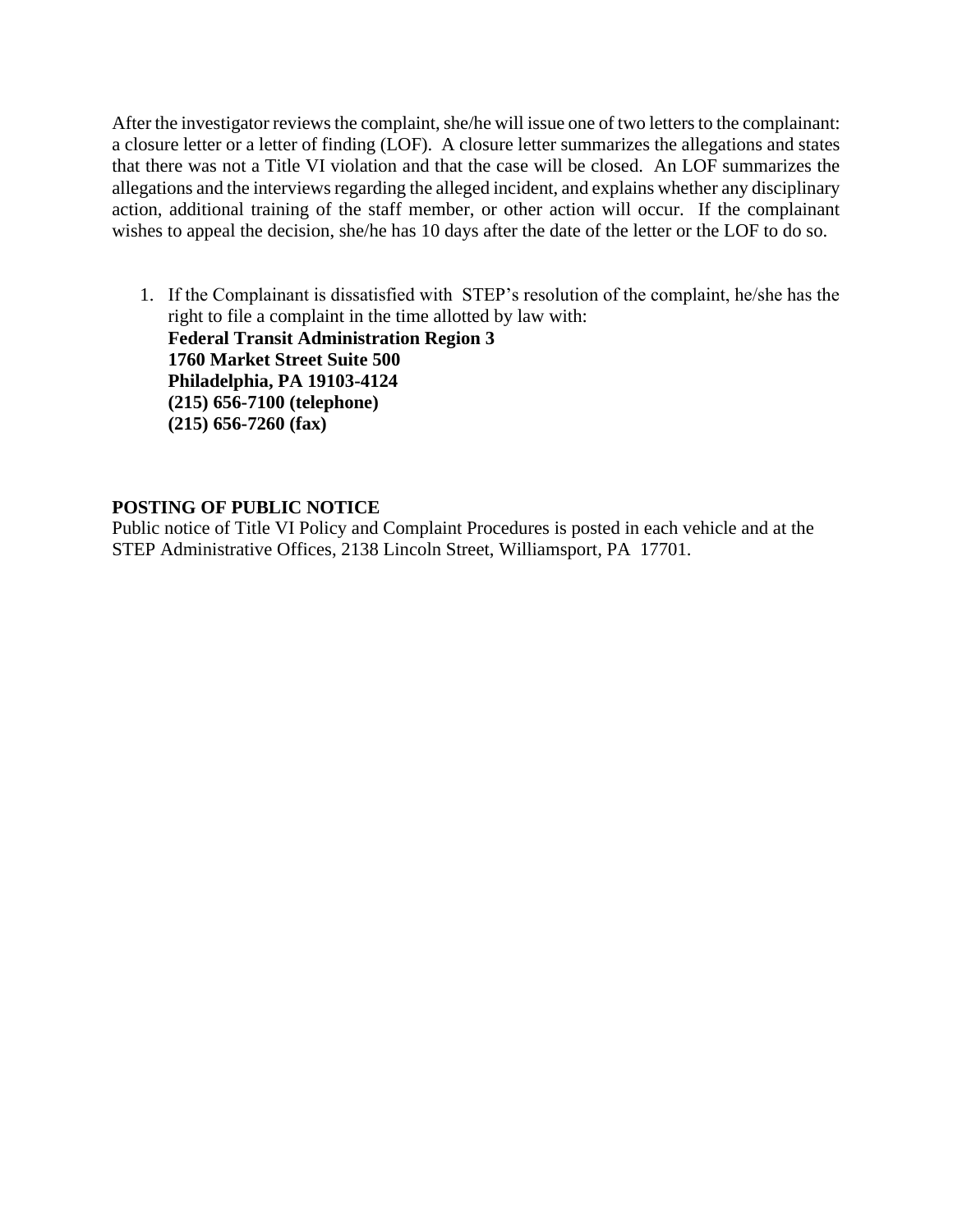## STEP, Inc. Transportation

### **Title VI Complaint Form**

STEP, Inc. Transportation Title VI Complaint Procedure is made available in the following locations:

- □ Agency website, either as a reference in the Notice to Public or in its entirety
- $\Box$  Hard copy in the central office
- □ Available in appropriate languages for LEP populations, meeting the Safe Harbor Threshold.
- D Other, 2008 01:00 01:00 01:00 01:00 01:00 01:00 01:00 01:00 02:00 02:00 02:00 02:00 02:00 02:00 02:00 02:00 0

| <b>Section I:</b>                                                                                                                                                                                                                                                                                                                                                          |                                 |                   |                     |    |  |
|----------------------------------------------------------------------------------------------------------------------------------------------------------------------------------------------------------------------------------------------------------------------------------------------------------------------------------------------------------------------------|---------------------------------|-------------------|---------------------|----|--|
| Name:                                                                                                                                                                                                                                                                                                                                                                      |                                 |                   |                     |    |  |
| Address:                                                                                                                                                                                                                                                                                                                                                                   |                                 |                   |                     |    |  |
| Telephone (Home):                                                                                                                                                                                                                                                                                                                                                          |                                 | Telephone (Work): |                     |    |  |
| Electronic Mail Address:                                                                                                                                                                                                                                                                                                                                                   |                                 |                   |                     |    |  |
| <b>Accessible Format</b>                                                                                                                                                                                                                                                                                                                                                   | Large Print                     |                   | Audio Tape<br>Other |    |  |
| Requirements?<br><b>Section II:</b>                                                                                                                                                                                                                                                                                                                                        | <b>TDD</b>                      |                   |                     |    |  |
| Are you filing this complaint on your own behalf?                                                                                                                                                                                                                                                                                                                          |                                 | Yes*              | No.                 |    |  |
| *If you answered "yes" to this question, go to Section III.                                                                                                                                                                                                                                                                                                                |                                 |                   |                     |    |  |
| If not, please supply the name and relationship of the person for<br>whom you are complaining:                                                                                                                                                                                                                                                                             |                                 |                   |                     |    |  |
| Please explain why you have filed for a third party:                                                                                                                                                                                                                                                                                                                       |                                 |                   |                     |    |  |
|                                                                                                                                                                                                                                                                                                                                                                            |                                 |                   |                     |    |  |
| Please confirm that you have obtained the permission of the<br>aggrieved party if you are filing on behalf of a third party.                                                                                                                                                                                                                                               |                                 |                   | Yes                 | No |  |
| <b>Section III:</b>                                                                                                                                                                                                                                                                                                                                                        |                                 |                   |                     |    |  |
| I believe the discrimination I experienced was based on (check all that apply):                                                                                                                                                                                                                                                                                            |                                 |                   |                     |    |  |
| [] Race                                                                                                                                                                                                                                                                                                                                                                    | [ ] National Origin<br>[1 Color |                   |                     |    |  |
| Date of Alleged Discrimination (Month, Day, Year): ____                                                                                                                                                                                                                                                                                                                    |                                 |                   |                     |    |  |
| Explain as clearly as possible what happened and why you believe you were discriminated against.<br>Describe all persons who were involved. Include the name and contact information of the person(s) who<br>discriminated against you (if known) as well as names and contact information of any witnesses. If more<br>space is needed, please use the back of this form. |                                 |                   |                     |    |  |
|                                                                                                                                                                                                                                                                                                                                                                            |                                 |                   |                     |    |  |
|                                                                                                                                                                                                                                                                                                                                                                            |                                 |                   |                     |    |  |
| <b>Section IV:</b>                                                                                                                                                                                                                                                                                                                                                         |                                 |                   |                     |    |  |
| Have you previously filed a Title VI complaint with this agency?                                                                                                                                                                                                                                                                                                           |                                 |                   | Yes                 | No |  |
|                                                                                                                                                                                                                                                                                                                                                                            |                                 |                   |                     |    |  |